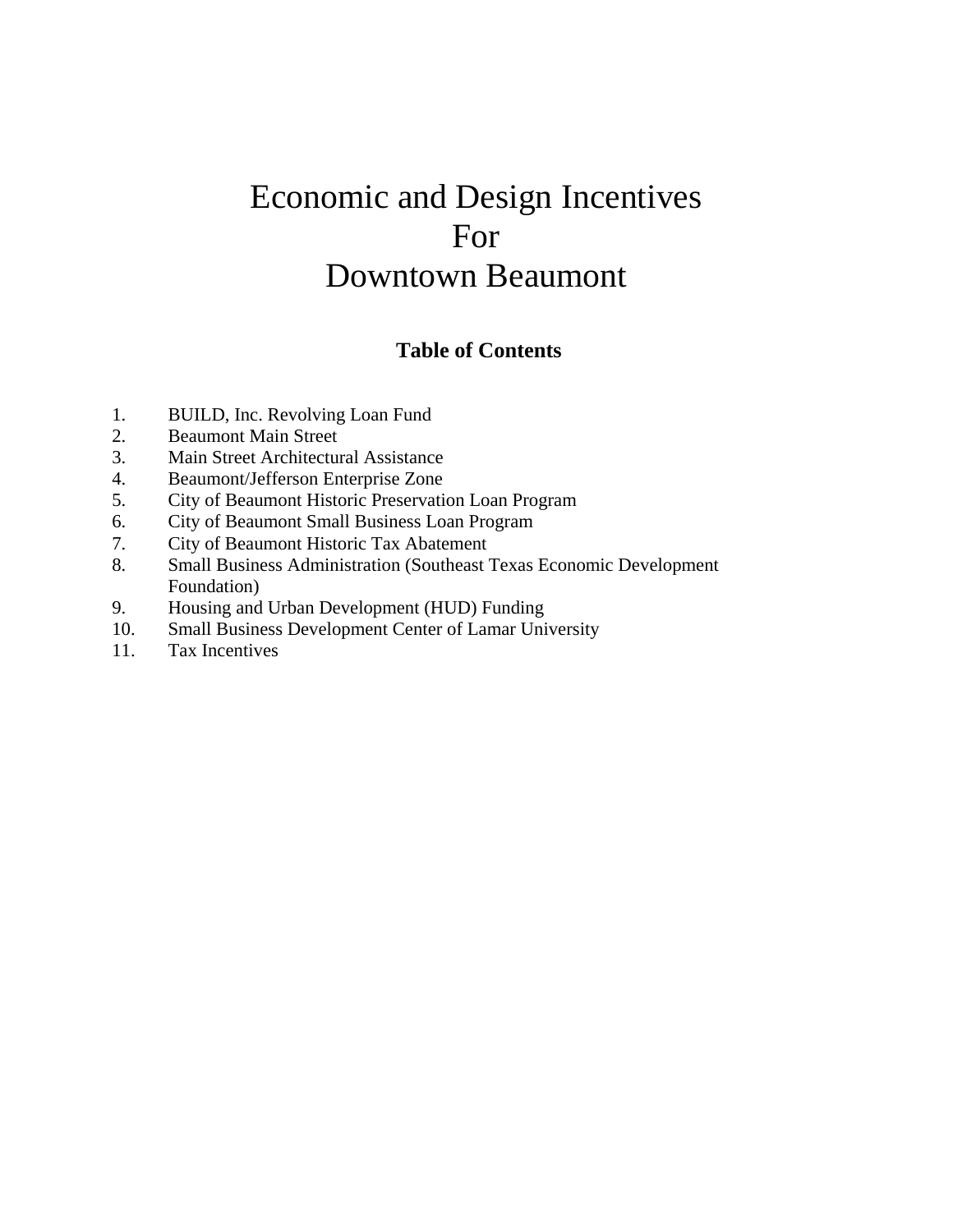# **1. BUILD, INC. Revolving Loan Fund**

**Contact: Main Street Office** 409-838-2202

Loan Fund Target Area – The four boundary lines defining eligible projects are roughly Main, Neches, College, and Broadway.

*Loan Usage* – Loans are for exterior façade improvements, including existing facades, renovations, cleaning, repairs, windows, and awnings. At least 15% of the loan must be used for façade improvements. Up to 85% of the loan may be used for interior improvements. Applicants are asked to follow the design guidelines described in the Secretary of Interior's Standards for Rehabilitation.

#### *Goals:*

- 1. To encourage physical improvements which combat deterioration, arrest blight, and enhance the economic life of existing structures.
- 2. To promote visual improvements through the restoration and rehabilitation of exteriors.
- 3. To expand business and employment opportunities in existing and deteriorated structures through interior code improvements and redesigns.

*Maximum Loan* – The amount of available funds will help determine the loan amount. In 1986, the City of Beaumont committed \$150,000 from the Community Development Block Grant program for this loan fund. This money continues to "revolve".

*Interest* – The rate well be graduated.

| 0%                              |
|---------------------------------|
| $\frac{1}{4}$ of the Prime Rate |
| $\frac{1}{2}$ of the Prime Rate |
| 3/4 of the Prime Rate           |
| Prime                           |
|                                 |

*Loan Amortization* – Shall not exceed 10 years.

*Matching* – Applicant must be a qualified borrower by a local financial institution. Revolving Loan Fund loans must be matched by a private source (or sources) at a ratio of no less than 1:1.

*Application Process* – Applications and instructions are available on this website or in the Main Street office. When this information is completed to the satisfaction of the Main Street Executive Director, various Main Street committees review the application. It is Main Street's desire to complete the review process within 30 days of a **completed** application.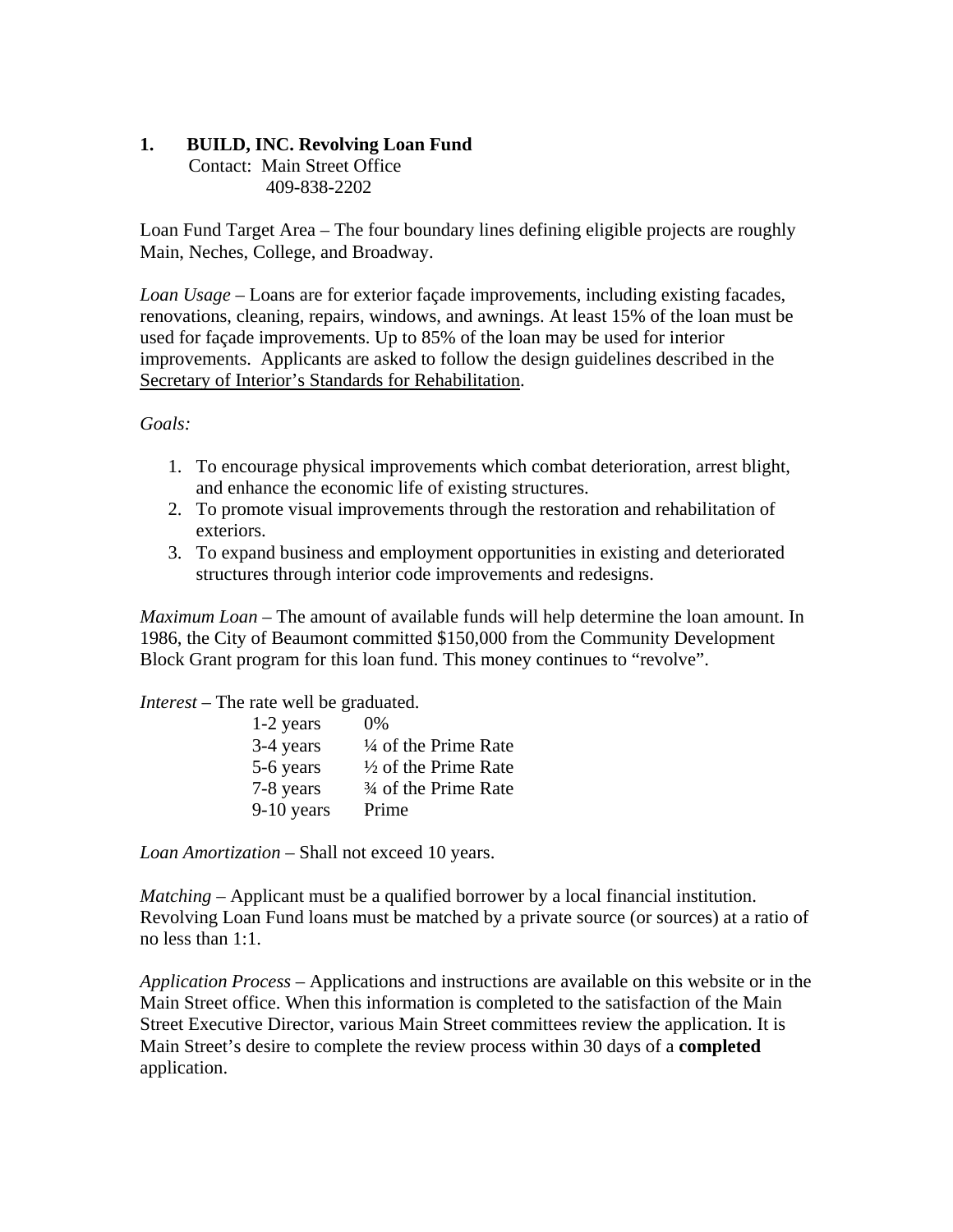#### **2. Beaumont Main Street**

Contact: Main Street Office 409-838-2202

Main Street offers assistance including:

- a. Downtown website which includes downtown demographics, maps, and information describing property availability.
- b. Downtown Business and Professional Directory.
- c. Business retention, expansion, and recruitment.
- d. Volunteer opportunities.
- e. Coordination of promotional events.
- f. Liaison to governmental entities regarding downtown issues.

#### **3**. **Main Street Architectural Assistance**

 Contact: Main Street Office 409-838-2202

*Summary* – The Beaumont Main Street program receives technical assistance from the Texas Main Street office in Austin. The services of the Texas Main Street urban architect are available to downtown property or business owners free of charge. This architect travels to Beaumont several times each year. Conference calls with this architect are also arranged.

Assistance may take many forms:

- \*Colored façade renderings
- \*Building maintenance, renovation and rehabilitation issues
- \*Investment tax credit application process

\*ADA and general building code compliance

\*Cost considerations

\*Problem solving

#### **4. Beaumont/Jefferson Enterprise Zone**

 Contact: Economic Development Specialist Greater Beaumont Chamber of Commerce 409-838-6581

The State of Texas has designated an area in Beaumont and several other areas throughout Southeast Texas as Enterprise Zones. New or expanding businesses located within the zone are eligible for opportunities. Downtown Beaumont is included in the Enterprise Zone.

Opportunities include:

\*State sales and use of tax refunds

\*Local sales and use of tax refunds

\*Property tax abatement

\*Reduced connection fees franchise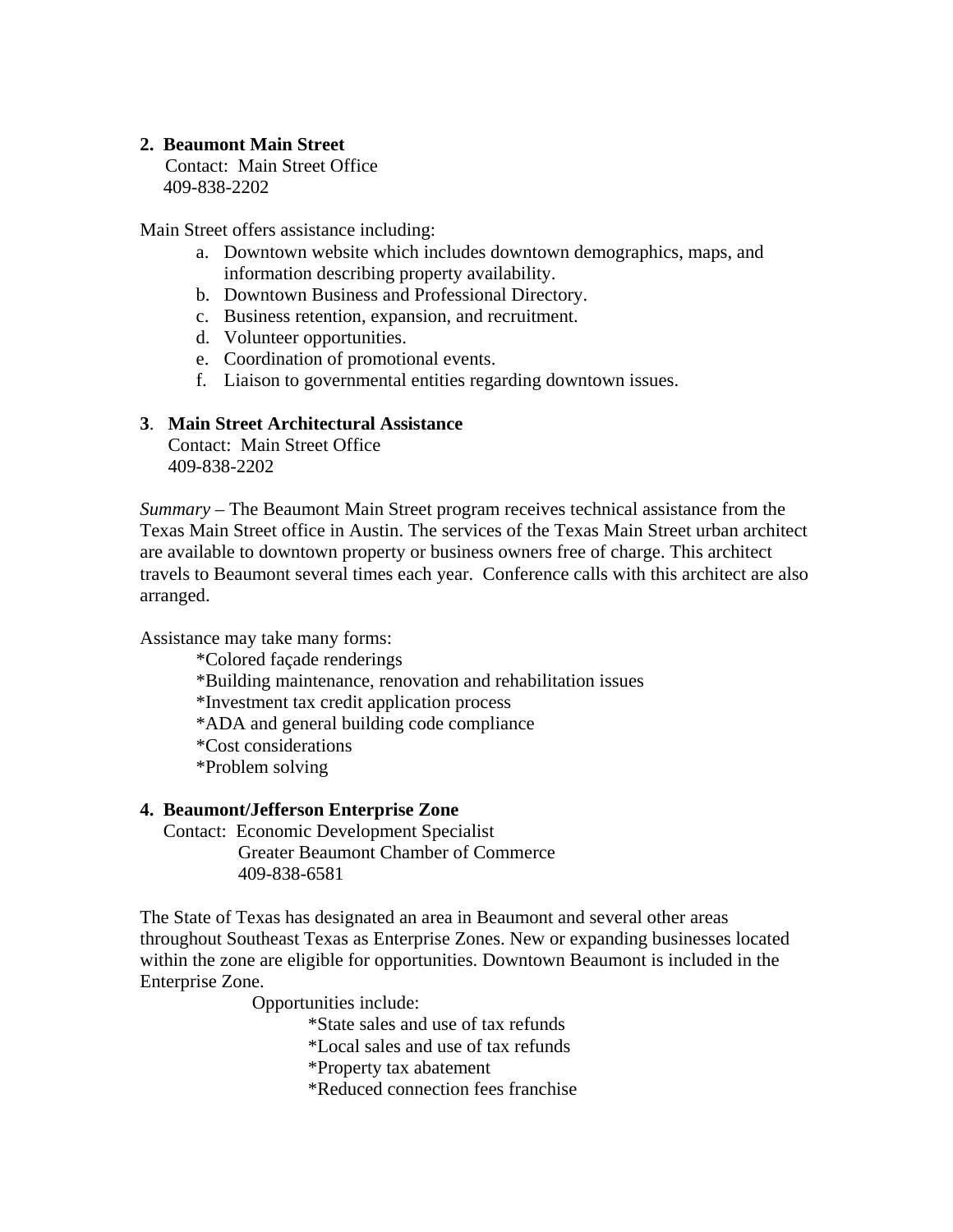# **5. City of Beaumont Historic Preservation Loan Program**

 Contact: City Planning Director 409-880-3764

*Loan Usage* – Funds may be used for exterior rehabilitation, preservation and the restoration of historic structures either publicly or privately owned in the City of Beaumont. The applicant must fully comply with the terms and conditions of the Community Development Block Grant under which these funds are granted.

*Eligibility* - Loans may be used for publicly of privately owned sites or structures that are listed in or eligible to be listed in the National Register of Historic Places, listed in the State or Local Inventory of Historic Places or designated as a State or Local Historic Landmark or District.

*Loan Amount* – No maximum or minimum

*Interest* – 0%

*Loan Amortization* – The maximum term shall not exceed 10 years. The minimum payback period will be one year.

#### **6. City of Beaumont Small Business Loan Program**

 Contact: City of Beaumont/Cash Management 409- 880-3772

 *Loan Usage* – This loan fund has been created to promote business expansion and job creation in Beaumont.

Usage includes:

 \*New construction \*Property acquisition \*Building rehabilitation \*Acquisition of machinery and equipment \*Working capital \*No refinancing permitted

*Eligibility* – A company must be located within the City of Beaumont and have fewer than 100 employees.

# **Projects less then \$25,000 –**

\*Total minimum loan amount is \$5,000

\*The City may finance up to 90% of an eligible project

\*Maximum term is 5 years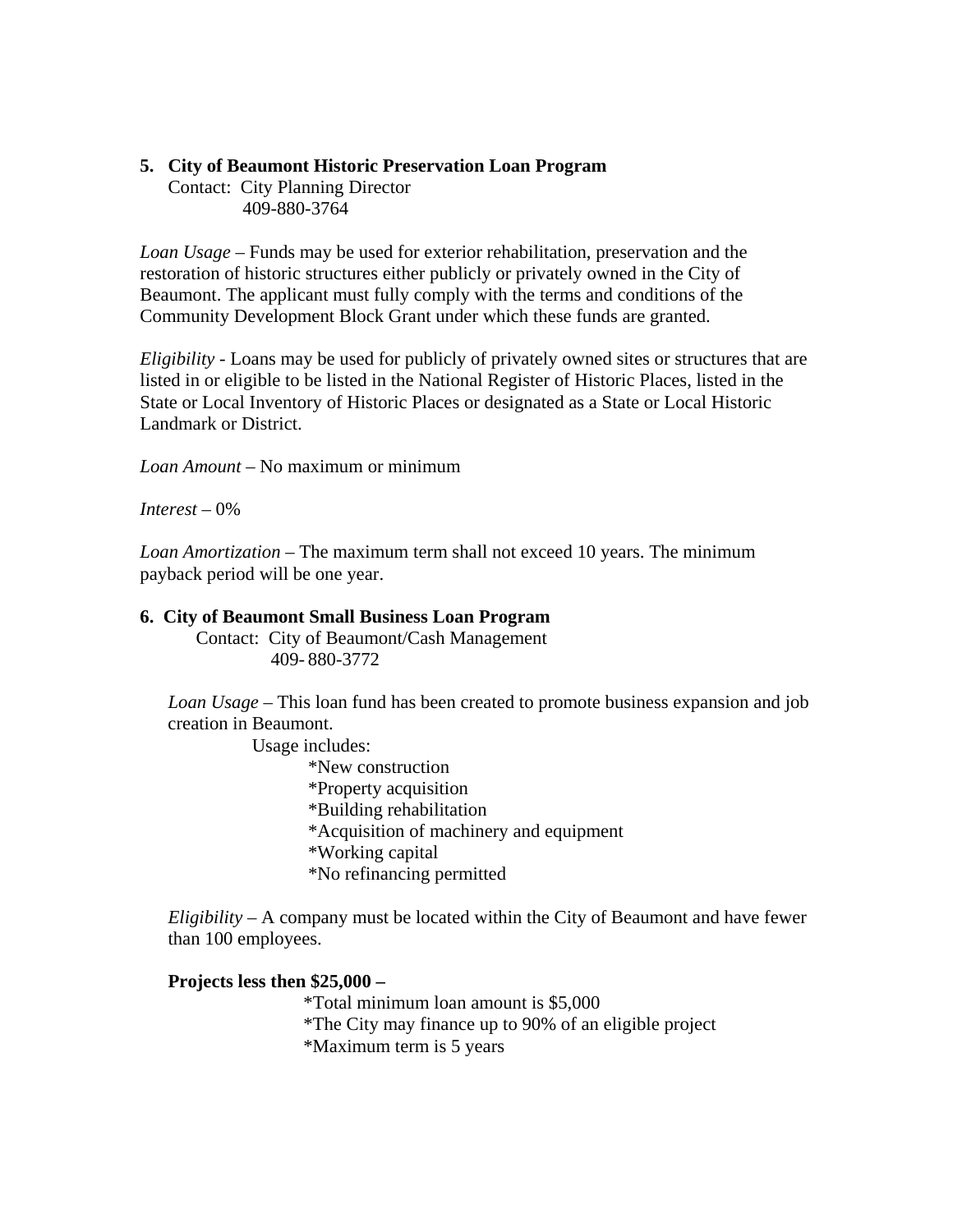#### **Projects \$25,000 and greater –**

 \*Loan amount \$7,500-\$100,000 \*The City may finance up to 30% of an eligible project \*A private lender or other sources may finance up to 60% of an eligible project \*Maximum term: Working capital 5 years Equipment 10 years Land & Building 25 years

 *Interest* – The interest rate will be in the range of 4%-8% and will be set at the prime lending rate less 2% at the time of closing.

 *Equity* – A minimum of 10% owner equity is required for each project.

 *Other Program Requirements* – Only projects which demonstrate job creation and financial feasibility will be eligible for these loans (for every \$10,000 loan, one job must be created). Fifty-one percent of all jobs created must go to low and moderate income persons.

 *Application* – Once the application is approved, the loan documents are prepared. The disbursal of funds occurs within 3-4 weeks.

#### **7. City of Beaumont Historic Tax Abatement**

Contact: City of Beaumont Director of Planning 409-880-3764

 Historic tax abatement is a local economic incentive to encourage preservation of our historic and cultural resources. Any "certified" historic structure or property listed on the National Register or as a local Historic/Cultural Landmark may apply or historic tax abatement. Tax abatement may be used on any historic property undergoing rehabilitation or restoration that complies with the Federal Government's Secretary of Interior's Standards for Rehabilitation. The historic property may be residential or commercial.

 *Tax Abatement Value* – The tax abatement, if approved, shall have the assessed value for ad valorem taxation remain equal to the assessed value prior to preservation for a period of ten (10) years. This historic tax abatement must be awarded before any restoration work has begun. Historic tax abatement applies only to City of Beaumont taxes.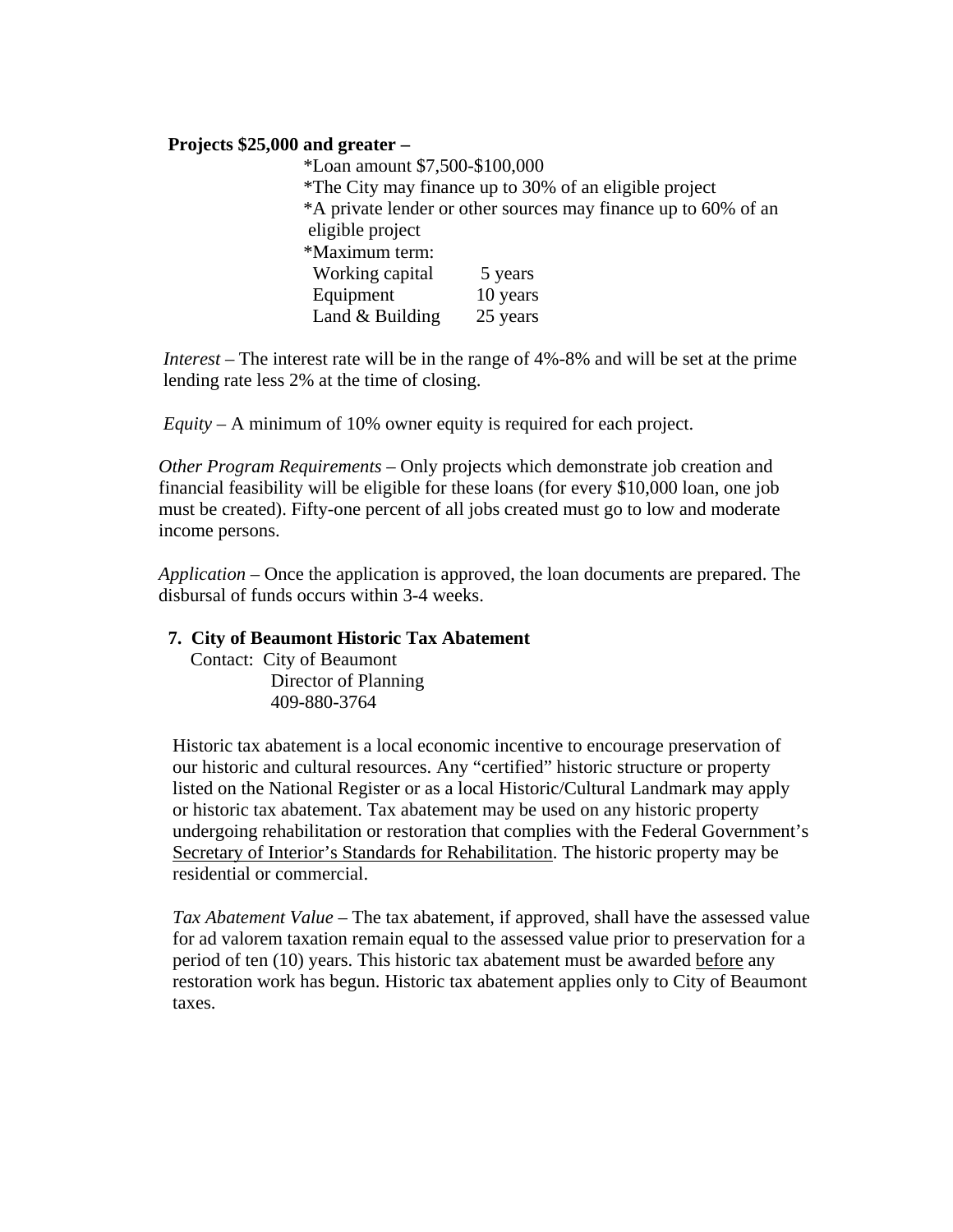*Process* – Applications shall be submitted to the Historic Landmark Commission through the Planning Division. The Landmark Commission will review the request, then forward it with a recommendation to the Beaumont City Council for action. Once approved by the Council, construction may begin. Upon completion of construction and owner verification of work to historic standards, the Landmark Commission will inspect the improvements.

# **8. City of Beaumont Small Business Administration**

Contact: SBA Southeast Texas Economic Development Foundation 409-838-6581

 The 504 loan program helps applicants acquire land and buildings; build, expand, renovate, or modernize a building or purchase and install equipment.

Applicants can take advantage of a:

- Fixed, below-market interest rate
- Low down payment
- Long-term maturity

#### **9. Housing And Urban Development (HUD) Funding**

Contact: City of Beaumont Community Development 409-880-3761 or 409-880-3768

 Questions about specific downtown projects and the possible use of HUD funding may be directed to the numbers above.

 The use of HUD funding must meet at least one of the three national objectives: \*Benefiting low and moderate income persons \*Aid in the prevention or elimination of slum or blight \*Meeting other community needs that have a particular urgency and pose a serious and immediate threat

# **10. Small Business Development Center of Lamar University** Contact: SBDC 409-880-2367 1-800-722-3443

 The Small Business Development Center of Lamar University provides professional management consulting and high-quality business information seminars for the benefit of the small business community. Persons interested in forming small businesses and those in existing businesses who need practical help have free access to experienced business professionals through individual consulting sessions.